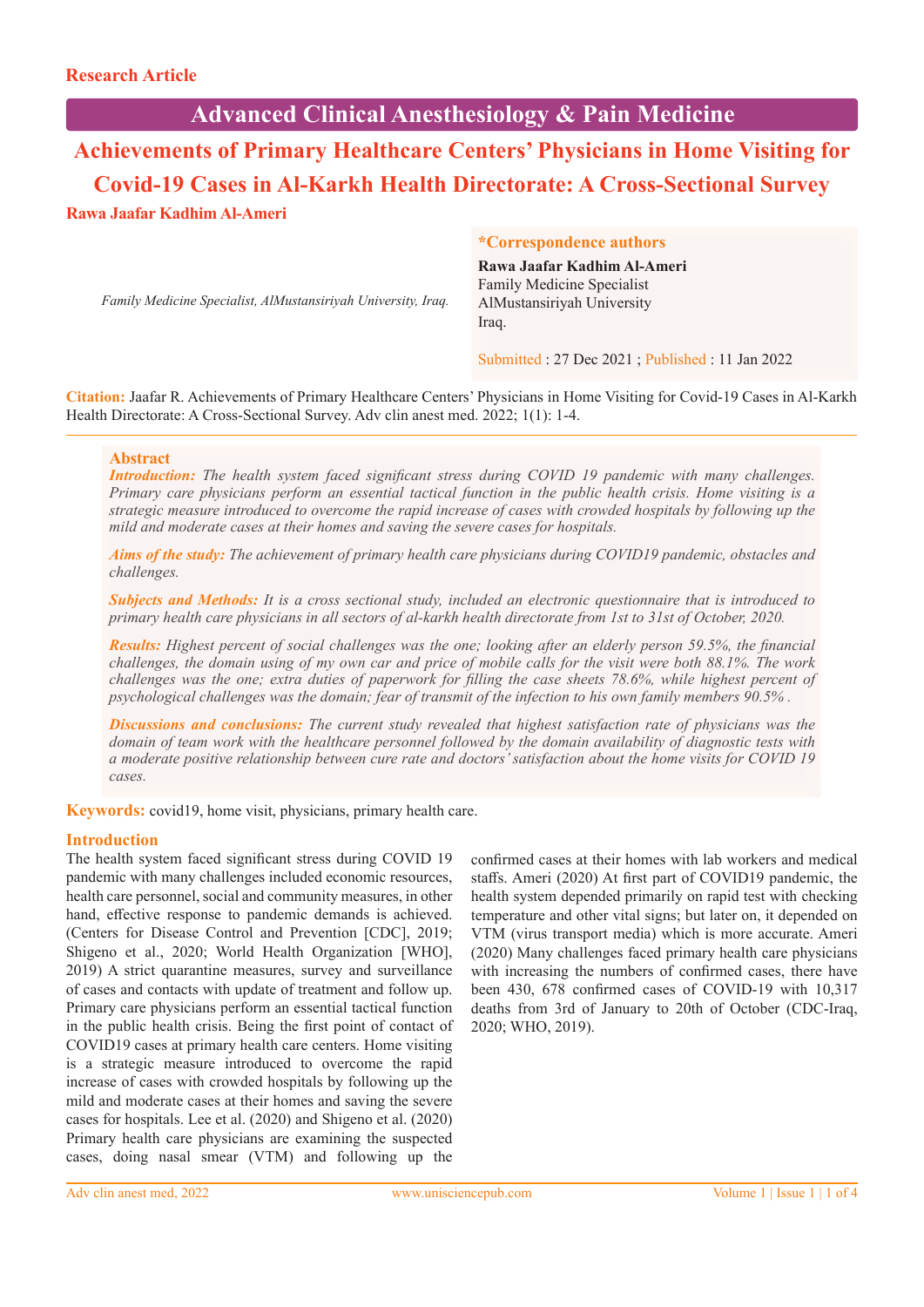

**Figure1:** COVID19 cases in Iraq during 2020

Environmental circumstances as extreme hot weather, infection of medical staff and their families in addition to social and economic challenges during doing home visit to COVID19 cases caused a constant pressure to family medical physicians. Studies mentioned the stress and anxiety and even depression, the physicians exposed to all over the world during pandemic (Kannampallil et al., 2020; Kisa, 2020; Mahmood et al., 2020).

Physicians stress lead to burnout and a reduced capacity to continue work. General practitioner and family medicine physicians form the first line of defense in health system therefore an efficient healthcare system will need a strong primary health care system to decreases the burden on secondary and tertiary centers, and reducing healthcare costs for the country (Jenkins et al., 2020; Lee et al., 2020). In addition to the close relationship between primary health care physicians and medical staff with neighbours families, making trust is easily obtainable by COVID 19 patients, as well as their role in achieving the society awareness of the disease.

#### **Aims of the study**

- The role of primary health care physicians and their achievement during COVID19 pandemic.
- The obstacles and challenges faced the physicians during home visits to COVID19 patients.

#### **Subjects and Methods**

It is a cross sectional study, included an electronic questionnaire that is introduced to primary health care physicians in all sectors of al-karkh health directorate from 1<sup>st</sup> to 31<sup>st</sup> of October, 2020. The study involved 98 physicians participated in the study. The questionnaire included questions about home visits to COVID19 patients, number of cases the physicians followed and the challenges they faced. The results were analyzed by SPSS-ver.26.

#### **Results**

Out of 98 physicians participated in the study, 84 physicians answered yes about doing home visits to COVID19 patients, 30 were males and 68 were females. Board family medicine physicians were 32(32.7%), diplomas were 4(4.1%), general practitioners were 18(18.4%) and other specialties were 44(44.9%) physicians.



**Figure2:** pie chart shows respondents according to their job titles.

Physicians' experience in primary health care ranged from 2 years to 33 years. A median year of experience is 11.



**Figure 3:** box-plot shows years of experience of participated physicians.

Highest number of home visited COVID19 cases were in Al-Karkh sector followed by AL-Adel sector, 3652 and 1422 cases from March to the end of October.



**Figure 4:** Number of Total home visited COVID 19 cases according to sectors.

Average cure rate per doctor was  $96.2\% \pm 10.3\%$ . Highest satisfaction rate of physicians was the domain of team work with the healthcare personnel followed by the domain availability of diagnostic tests.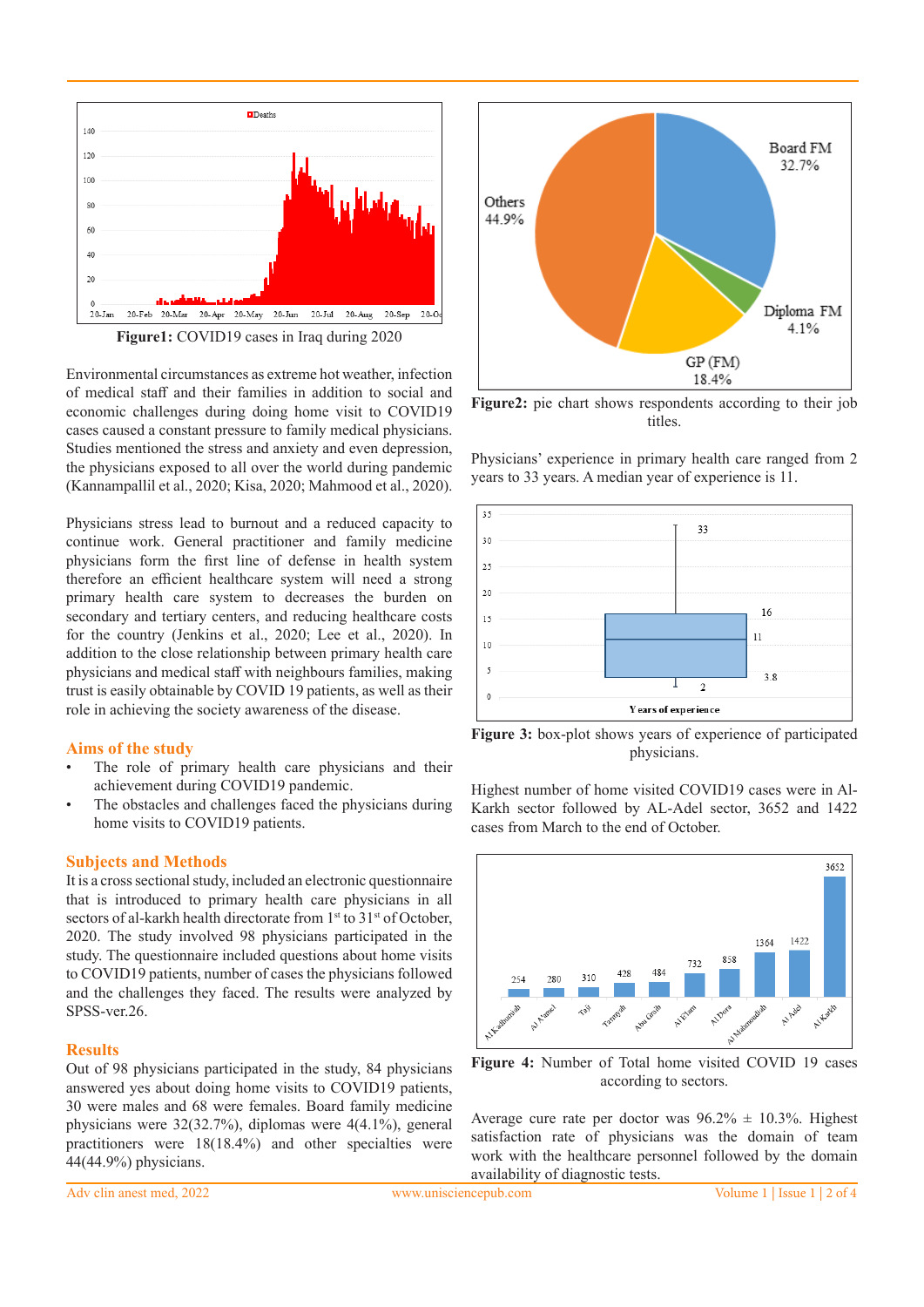| Domain                                               | Very<br>Unsatisfied | Unsatisfied | Neutral | Satisfied | Very<br>Satisfied | Weighted $\%$<br>of satisfaction |
|------------------------------------------------------|---------------------|-------------|---------|-----------|-------------------|----------------------------------|
| Home visits                                          | 30                  | 22          | 20      | 6         | 6                 | 44.8%                            |
| Availability of diagnostic tests                     | 4                   | 24          | 24      | 26        | 6                 | 61.4%                            |
| Time for receiving lists of confirmed                | 14                  | 10          | 36      | 20        | $\overline{4}$    | 57.6%                            |
| cases                                                |                     |             |         |           |                   |                                  |
| Treatment protocol                                   | 12                  | 28          | 32      | 12        | $\theta$          | 50.5%                            |
| Availability of Medications                          | 24                  | 26          | 22      | 10        | 2                 | 45.7%                            |
| Availability of protective equipment                 | 18                  | 16          | 40      | 10        | $\theta$          | 50.0%                            |
| Team work with the healthcare<br>personnel           | 4                   | 18          | 32      | 18        | 12                | 63.8%                            |
| Cooperation of the families with the<br>visitor team | -6                  | 30          | 24      | 22        | $\overline{2}$    | 56.2%                            |

**Table 1:** Satisfaction of respondents about home visits.

Many challenges faced physicians; highest percent of social challenges was the one; looking after an elderly person 59.5%, the financial challenges, the domain using of my own car and price of mobile calls for the visit were both 88.1%. The work challenges was the one; extra duties of paperwork for filling the case sheets 78.6%, while highest percent of psychological challenges was the domain; fear of transmit of the infection to his own family members 90.5%.

| <b>Challenges</b>                                                         | <b>Number</b>  | Percent |
|---------------------------------------------------------------------------|----------------|---------|
| <b>Social</b>                                                             |                |         |
| Looking after my children                                                 | 40             | 47.6%   |
| Looking after an elderly person                                           |                | 59.5%   |
| Stigma for the visiting teams                                             | 34             | 40.5%   |
| Threatening                                                               | $\overline{2}$ | 2.4%    |
| Financial                                                                 |                |         |
| Using my own car in the visits (risk of roads)                            | 74             | 88.1%   |
| Price of mobile calls for the visit                                       | 74             | 88.1%   |
| Price of protective equipment for the visits                              | 50             | 59.5%   |
| Price of fuel for the car                                                 | 58             | 69.0%   |
| Hiring cars or paying money for other staff to complete the daily mission | $\overline{2}$ | 2.4%    |
| Medications cost after I got infected                                     | $\overline{2}$ | 2.4%    |
| Work                                                                      |                |         |
| Long hours of work                                                        | 62             | 73.8%   |
| Shortage of the staff                                                     | 44             | 52.4%   |
| Delay in the updating of the treatment protocols                          | 32             | 38.1%   |
| Uncooperative patients                                                    | 56             | 66.7%   |
| Shortage of the diagnostic tests                                          | 30             | 35.7%   |
| Shortage of the medications                                               | 58             | 69.0%   |
| Extra duties of paperwork for filling the case sheets                     | 66             | 78.6%   |
| Shortage of the protective equipment                                      | 46             | 54.8%   |
| Lack of focal point in the hospitals                                      | 40             | 47.6%   |
| Delay in the feedback after referral                                      | 38             | 45.2%   |
| Psychological                                                             |                |         |
| Fear of infection                                                         | 68             | 81.0%   |